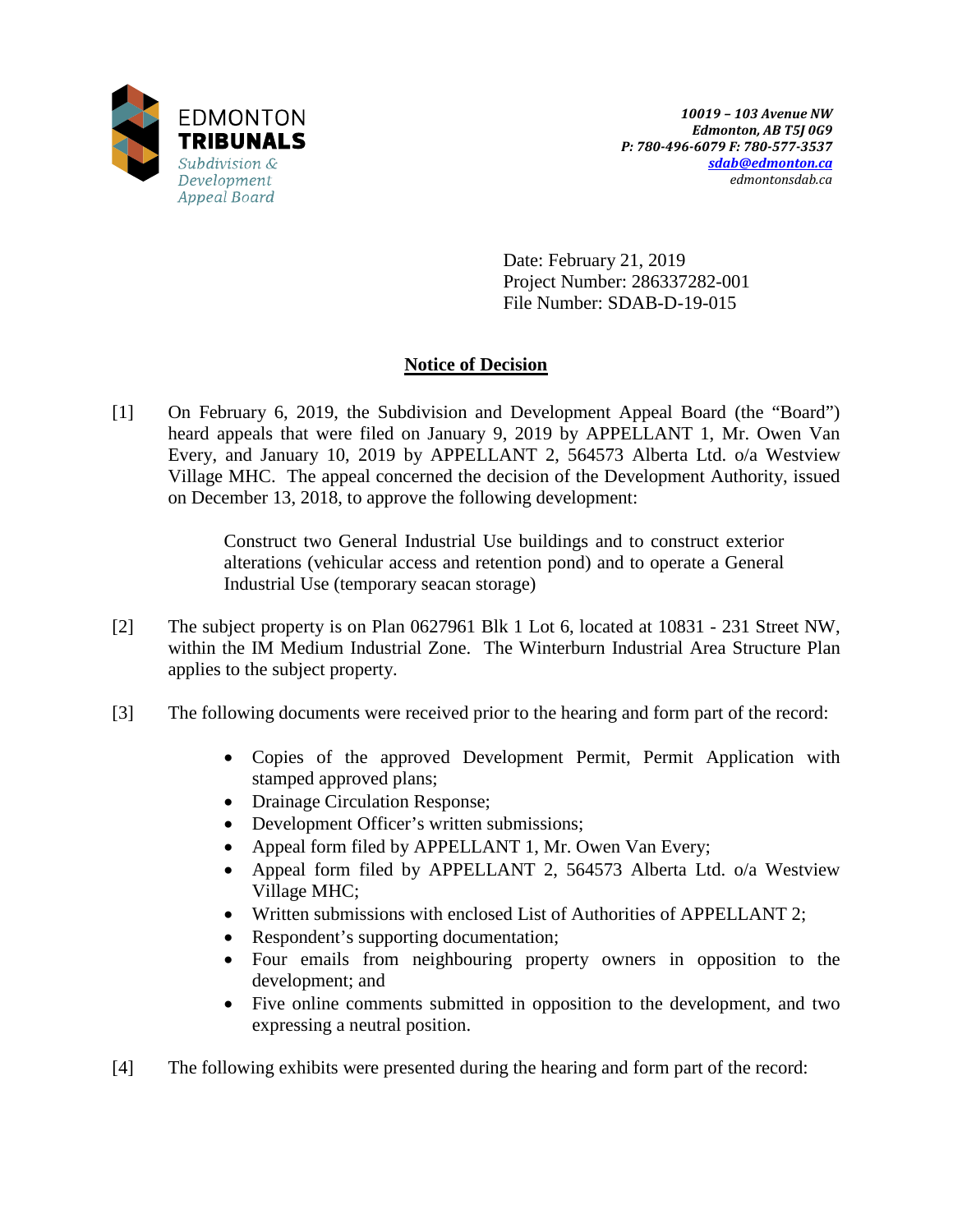- Exhibit  $A -$  Speaking notes submitted by Ms. Thomas
- Exhibit B Site map of Westview Village submitted by Ms. Cochrane
- Exhibit  $C -$  Speaking notes and supporting documents from Mr. Parks

### **Preliminary Matters**

- [5] At the outset of the appeal hearing, the Presiding Officer confirmed with the parties in attendance that there was no opposition to the composition of the panel.
- [6] The Presiding Officer outlined how the hearing would be conducted, including the order of appearance of parties, and no opposition was noted.
- [7] The appeal was filed on time, in accordance with section 686 of the *Municipal Government Act*, RSA 2000, c M-26.

## **Summary of Hearing**

*i) Position of the Appellants:*

## **APPELLANT 1 – Mr. Owen Van Every**

- [8] Mr. Every did not object to the subject site being developed for industrial use, but he is opposed to the proposed sea can storage because of the site's proximity to Westview Village residents.
- [9] It was his opinion that this use should be located closer to 107 Avenue and 199 Street where several other container storage facilities and trucking companies are located.
- [10] It is not fair to expect the neighbouring residents to live with the eyesore that results from stacking sea can containers, equivalent to the height of a four-storey building, in their back yards.
- [11] Mr. Every questioned the types of chemicals that may be stored in the sea can containers and the impact that this could have on the water system.
- [12] The business operates seven days a week, and excessive noise is generated from moving and banging the sea can containers as well as the beeping of equipment working on the site. Noises start at 6:00 a.m. and goes well into the night.
- [13] It was his opinion that "temporary" sea can storage simply means that containers will move on and off the site, but that the nature of the business is essentially a permanent storage facility for sea cans.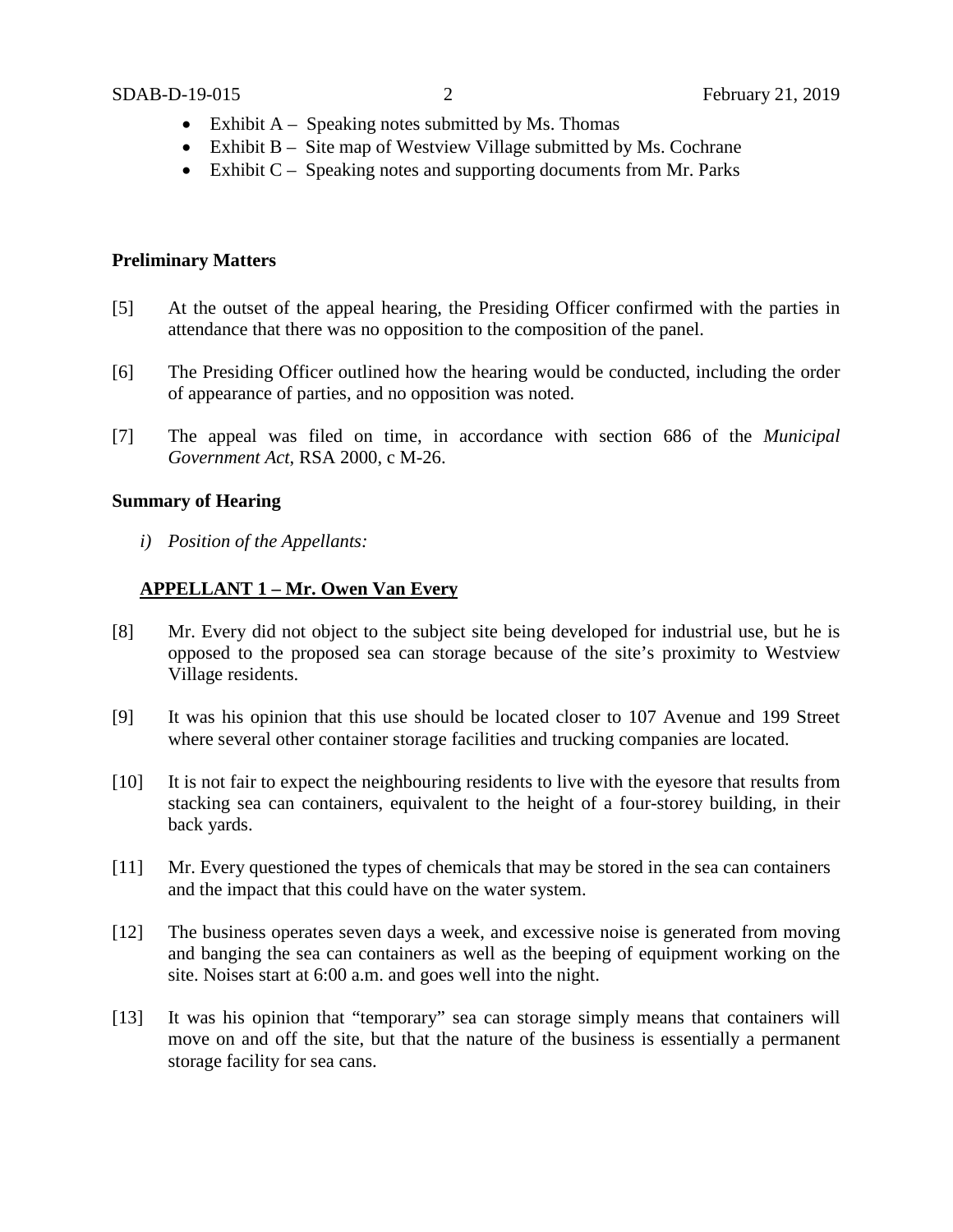- [14] He and the other Westview Village residents have invested significantly in their homes and are concerned that the proposed development will negatively impact their home values.
- [15] He was aware that the subject site was zoned to accommodate an industrial use but the use should take into consideration the close proximity to the Westview Village residences.
- [16] He expressed concern that notices of the approval were sent when the Canada Post mail disruptions were occurring and that many of the residents of Westview Village never received notice.
- [17] It was his opinion that the proposed berm and required landscaping is not sufficient to screen the proposed development from the residents of Westview Village because the sea cans can be stacked five high, or approximately 40 feet.
- [18] Mr. Van Every provided the following information in response to questions from the Board:
	- a) He owns his mobile home but rents the land from Westview Village.
	- b) He purchased his mobile home for \$132,000.00 but estimated that it will only be worth \$30,000 if the proposed development is approved.
	- c) The proposed berm and trees will not adequately screen the proposed development from the residents of Westview Village regardless of whether the trees are coniferous or deciduous. He has never been provided with any information regarding the type or size of trees that are proposed.
	- d) The proposed development should be located closer to 107 Avenue and 199 Street where similar facilities are located.

## **APPELLANT 2 – 564573 Alberta Ltd., o/a Westview Village MHC**

- [19] Appellant 2 was represented by legal counsel, Ms. S. Finlay. She was accompanied by Mr. C. Smith from Al-Terra Engineering Ltd., and Ms. C. Thomas, Manager of Westview Village. Westview Village is a residential mobile home park located adjacent to the proposed development. According to the 2016 municipal census, approximately 2,157 individuals reside in 1,060 mobile homes in Westview Village.
- [20] A mobile home park has existed on these lands since 1972. Westview Village and its residents have had to contend with increasing levels of noise and activity from surrounding uses.
- [21] The subject site falls within the Winterburn Industrial Area Structure Plan, a Statutory Plan pursuant to section 638 of the *Municipal Government Act*. It implicitly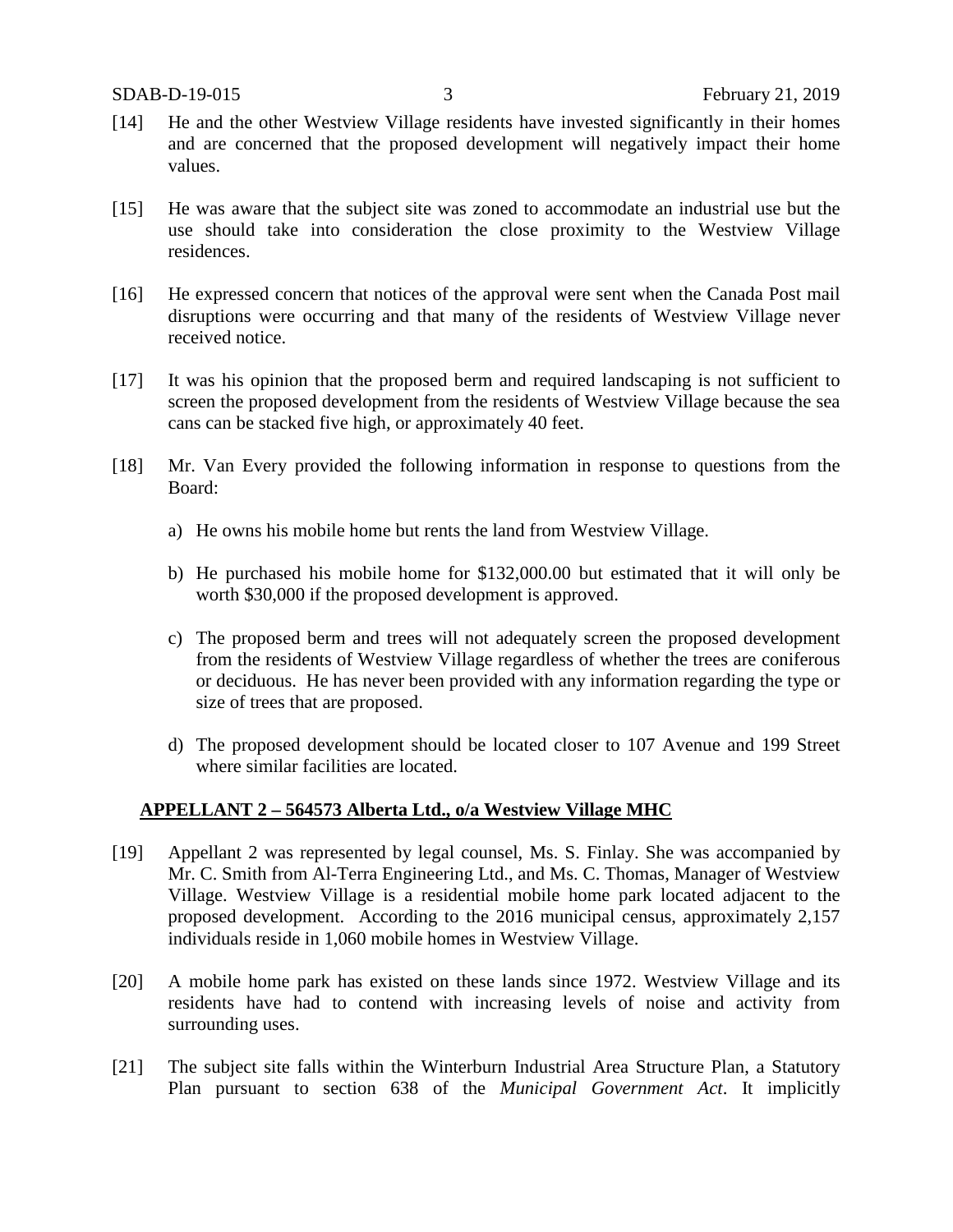acknowledges that these uses, adjacent to each other, have the potential to conflict. Section 3.3.3 outlines the land use objectives.

[22] The Area Structure Plan was amended in 2012 and most recently in 2015 to ensure that the different uses can co-exist. Policy 3.3.3.1 of the Winterburn ASP requires the following:

> A 6.0 metre wide landscaped buffer will be established at the Development Permit stage through the use of a 2.4 metre high coniferous tree planting at 4.5 metre spacing and a 1.8 metre high chain link fence with visual screening vinyl strips.

- [22] The attachments to Bylaw 17427, the amendment to the Winterburn Industrial ASP were referenced to illustrate the buffer that was established for light industrial development immediately adjacent to the mobile home park and the medium industrial zone beyond that.
- [23] The Development Officer recognized the need to establish the 6.0 metre wide landscaped buffer but a condition requiring the fence was not contained in the development permit approval.
- [24] The Board is obliged to enforce the requirements of the Winterburn Industrial ASP at the development stage in order to limit the impacts of industrial uses on the neighbouring residential use.
- [25] Section 57 of the *Edmonton Zoning Bylaw* addresses the General Performance Standards for Industrial Developments. Section 57.1.2(c) states:

Any Use or activity in the IM or IH Zones, or any Use other than Rural Farms in the AGI Zone, shall comply with the following standards:

all outdoor service, assembly, trash collection and storage areas including the trucking yards associated with such activities shall be screened from view from any public roadway other than a Lane, and from adjacent Sites, by building walls, freestanding walls, landscape materials, berms, wood Fences or a combination of these, to the satisfaction of the Development Officer, unless the public roadway is a local road serving only Sites in an AGI, IM or IH Zone, or the adjacent Site is Zoned AGI, IM or IH

[26] The intent of this provision is to ensure that an industrial use is contained on the site. Part of the issue that arises in this appeal is that because the sea can containers are stacked five high, or approximately 40 feet, the visual impact is not contained on the site. The other issue is the excessive noise generated by the movement of the sea can containers – this noise is not contained on the site.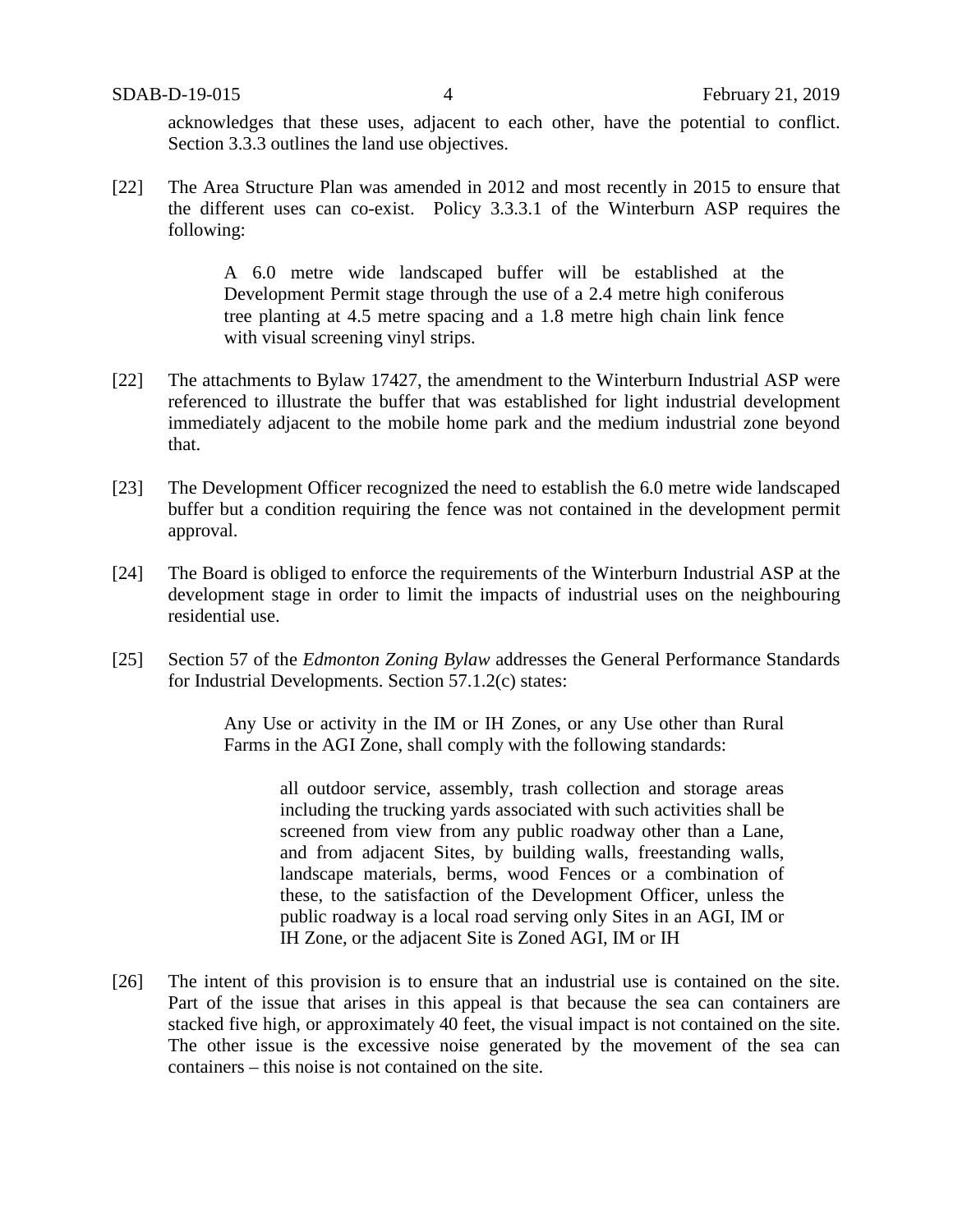- [27] While these are potentially enforcement issues, not imposing conditions to address these nuisances creates a contest between the existing residential use and the proposed industrial use. The fact that there is no containment creates a conflict that could be remedied by the imposition of additional conditions.
- [28] Photographs were referenced to demonstrate the impact upon the residents' view. The residents have had to deal with the effects of this development for over a year because the business had been operating without a development permit. During this period, the owners of Westview Village received complaints from residents regarding constant noise from the placement and removal of large shipping containers. The noise is exacerbated because the shipping containers are stacked five or six high. A visual buffer or landscaping has not been put in place to screen the use in any way from residents.
- [29] Westview Village acknowledges the uses permitted on adjacent lands. However, the direction provided in the Winterburn Industrial ASP also includes limiting impacts from surrounding industrial uses on the residents of Westview Village. The impacts are to be limited by the establishment and maintenance of buffers and the design requirements for fencing. Impacts have not been mitigated in this case for the following reasons:
	- a) The proposed trees are not of sufficient height or age to provide a true buffer;
	- b) The height of shipping containers has not been limited to below 18.0 metres;
	- c) The movements of the containers have not been limited to reduce the loud banging from the containers;
	- d) Buffers have not been provided at certain spots that are critical for visual screening;
	- e) Slats in the fencing have not been required; and
	- f) The height at which shipping containers can be stacked has not been limited.
- [30] There are a few small changes that could be made to the Development Permit conditions that would result in a more balanced co-existence between the two competing uses:
	- a) The landscaped buffer should be shifted to be placed at the locations identified on the proposed landscaping plan attached at Tab 7 of the written submission.
	- b) Vinyl strips should be required to be added to the fence to provide a visual buffer or a new 1.8 metre chain link fence with vinyl slats installed on the buffer within the subject property.
	- c) Containers could be stacked in closer proximity to the property line (up to 500 feet instead of 590 feet) provided that the height of the stacking is limited to three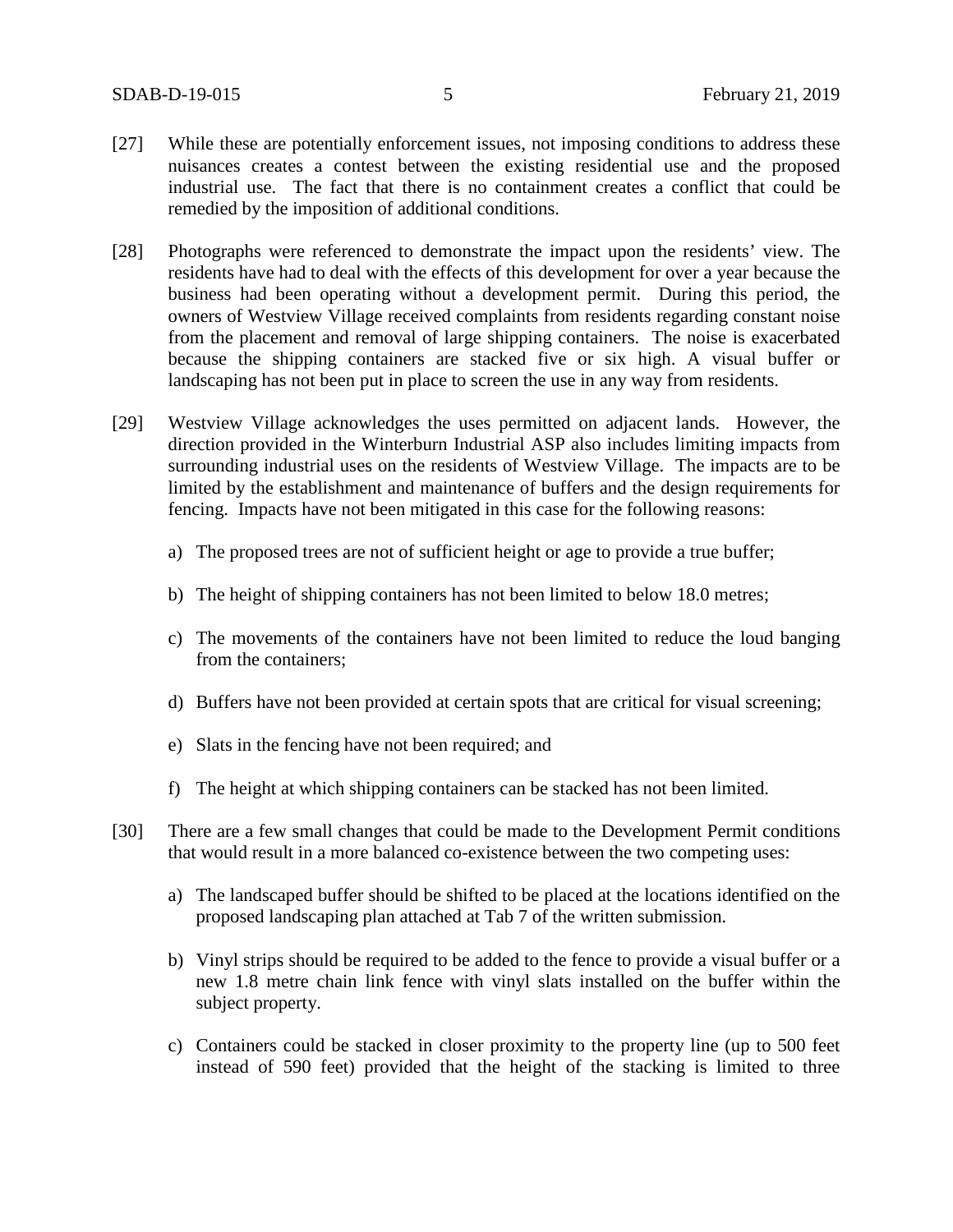shipping containers tall. This has the potential to both limit the visual impacts as well as reduce the travel of noise.

- d) Shipping containers should be allowed to be placed and moved only between 8:00 a.m. and 5:00 p.m., Monday to Friday and not on holidays.
- [31] Section 687(3)(d) of the *Municipal Government Act* provides authority for the Board to step into the shoes of the Development Officer and impose conditions that should have originally been imposed in order to comply with the Winterburn Industrial ASP.
- [32] The ASP contains the explicit objective "to limit impacts on the existing Westview Village residential from surrounding industrial and commercial land uses". Policy 3.3.3.1 of the Winterburn ASP was amended in 2015 by reducing the tree spacing in the buffer area and additional fence requirements.
- [33] The issuance of the Development Permit does not comply with the ASP because the proposed landscaping is insufficient to satisfy this Policy. Further there is no requirement for the lands to be fenced by way of a chain link fence with visual screening vinyl strips. It is possible for the Board to address these concerns by imposing additional conditions on the development permit.
- [34] Ms. Thomas, Manager of Westview Village, provided a written submission marked Exhibit A. She has fielded numerous complaints and has listened to many residents who are genuinely concerned about how they can live amicably with the neighbouring industrial businesses. Their concerns about the proposed development include the unsightly view from their back yards, excessive reverberating noise, the types of materials stored in the sea can containers because of possible leakage and contamination running directly into their yards, the safety of children, and decreased property values.
- [35] Westview Village has been home to some residents for more than 40 years. Although change is not always welcome they realize that it is inevitable and are hopeful that some of their concerns can be addressed so that they can live harmoniously with the developer of the adjacent land.
- [36] Mr. Smith referenced the Proposed Concept Plan that he prepared to include the additional requested conditions to create a buffer to protect the residents. The approved development permit includes a condition that the tree spacing would be one tree for every 7.0 metres, which does not comply with the ASP. This condition should be amended to provide one tree per every 4.5 metres to comply with the amended ASP.
- [37] A 1.8 metre fence with privacy slats is also required by the ASP. Trees proposed on the east side of the subject site should be relocated to the south boundary of the IM zoned parcel to provide visual buffering to the Westview Village residences abutting that boundary line. This will provide much more effective screening and will not increase the developer's requirement for trees. The same number of trees will simply be shifted further to the west which in his opinion is a fair compromise.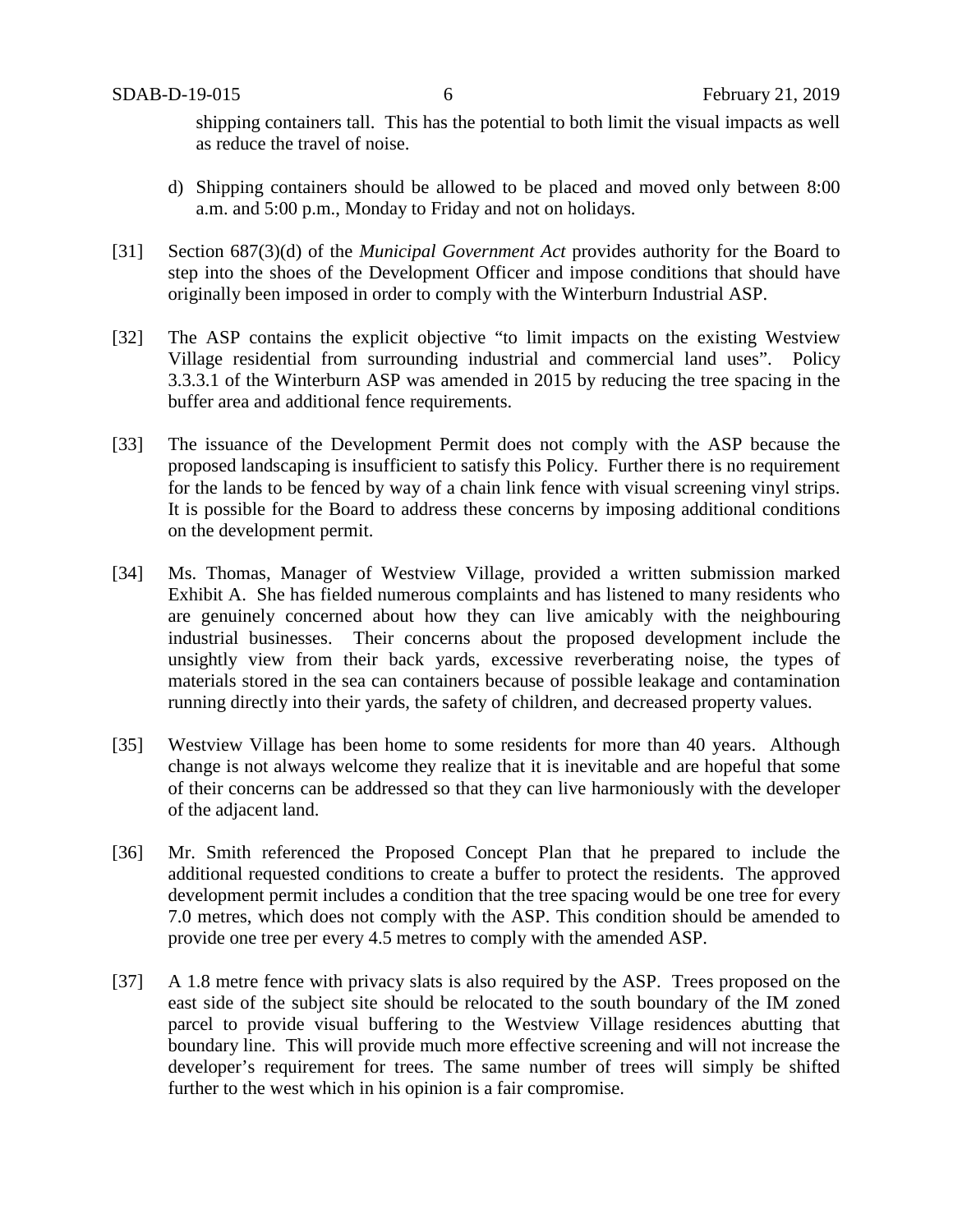- [38] The hours of operation should also be outlined and enforced to ensure that the business is not operating 7 days per week, 24 hours per day.
- [39] Noise from the high stacked sea cans has proven to be a problem. It is suggested that the proposed 180 metre container storage setback from Westview Village could be reduced to 150 metres in exchange for limiting the stacks to three sea cans in height. This ensures that the stacking activities are kept closer to the ground which will keep the wind from shifting the containers and assist with sound attenuation.
- [40] The Board thanked Ms. Finlay for her thorough submission. Ms. Finlay and Mr. Smith provided the following information in response to questions from the Board:
	- a) The land on the eastern boundary of the subject site is owned by Westview Village and they have the ability to provide screening if this land is developed in the future.
	- b) They support the variance granted in the landscaping requirements regarding the proportion of deciduous to coniferous trees required. It is their opinion that it is most appropriate to require the planting of coniferous trees. However, it was noted that the Development Officer probably felt compelled to do this because of the requirement contained in the ASP that the trees be coniferous. The minimum height of the trees should be 2.4 metres and the tree spacing should be 4.5 metres to comply with the ASP.

### *iii) Position of Affected Property Owners in Support of the Appellants:*

## *Ms. D. Kapas*:

[41] She agreed with all of the concerns that have been raised. There is a large pond located in Westview Village that is home to Canada Geese and many different species of birds and she expressed concern regarding the proposed retention pond and the possible negative impact that it may have on the wild birds in this area.

### *Ms. L. Cochrane*

- [42] A map of the Westview Village site, marked Exhibit B, was submitted to illustrate the location of the pond that was referenced by Ms. Kapas.
- [43] She has lived in Westview Village for 20 years and has been active in the Community Association. Westview Village met with a developer for the same parcel of land four years ago but the storage of sea can containers was never discussed. She questioned whether or not this development permit was taken out by the same developer. That developer ensured the community that the development would consist of industrial buildings and warehouses. The berm and the installation of trees have never been completed.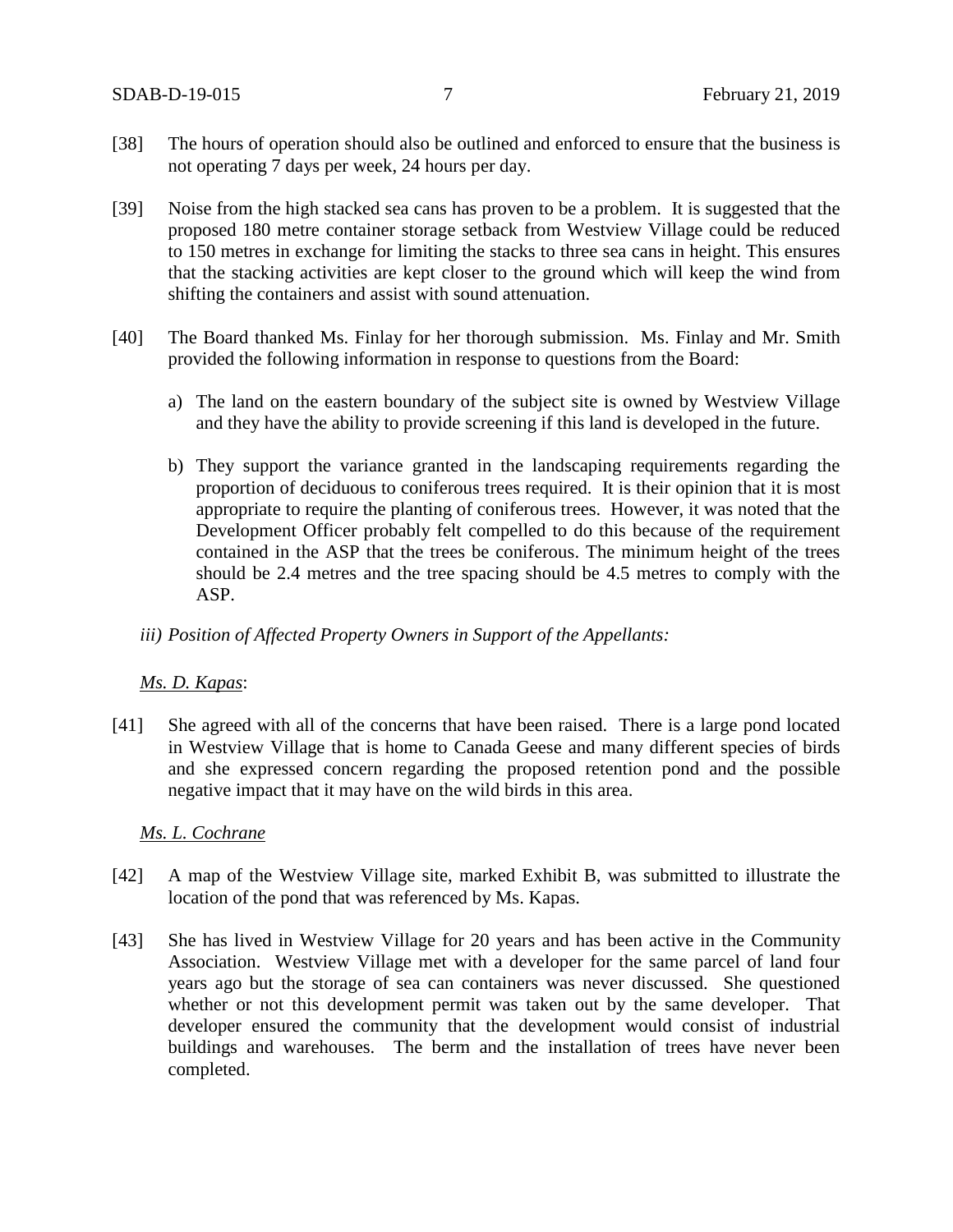- [44] Even though she lives some distance from the subject site, she is still affected by the noise that results from the movement of the sea cans.
- [45] Screening would have to be provided by trees, as shrubs would be useless. She questioned who would water and maintain the trees after they are planted. If the required landscaping is not maintained, the plants will eventually die and deteriorate to a bed of weeds.
- [46] She expressed concern that she and a large number of other residents did not receive notice of the hearing. She confirmed that she has received notices in the past.
- [47] The height of the sea cans stacked on the site is a concern as well as the 24/7 operation of the business.
- [48] She questioned the location of the proposed retention pond on the subject site and the possible impacts.

*Mr. Parkes*:

- [49] He provided documents in support of his position, marked Exhibits C-1 to C-11.
- [50] The proposed development will have a direct impact on his quality of life and the use and enjoyment of his modular home because the site is in the direct line of sight from his southwest facing living room and kitchen windows as well as the patio doors. He has a deck and north facing screen room and nearly the entirety of his view is taken up by the subject site.
- [51] He acknowledged that the open space and prominent wildlife in the area will diminish as the city expands.
- [52] He fully supports the additional conditions proposed by Westview Village. One of his primary concerns is noise. On many occasions he has heard the loud banging of sea can containers as early as 5:30 a.m. During a wind storm last fall, a sea can was blown off the top of a stack piled three or four high which sounded like a bomb going off and shook the whole house. If such an incident occurred close to his property, he would be concerned about physical damage.
- [53] A photograph was referenced to illustrate the view from his home to the subject site.
- [54] As an asthmatic he expressed concern that the continual movement of equipment and sea cans located closer to his home would stir up more dust.
- [55] Exhibit 7 of the ASP contains a map that illustrates a wide strip of land between the southern boundary of Westview Village and the designated medium industrial zone.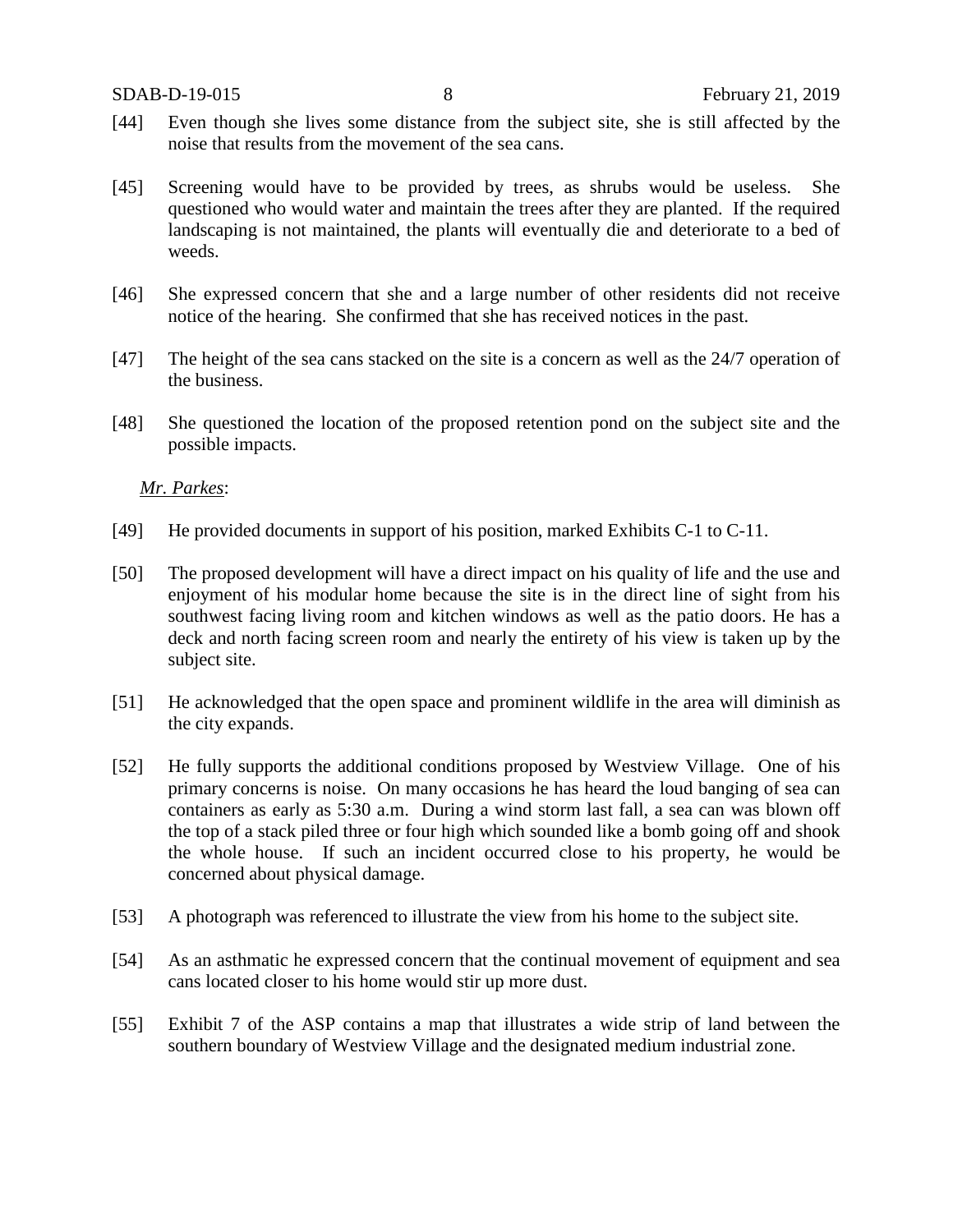- [56] Citing the General Purpose of the Light Industrial Zone, he questioned whether this area will be used as such and subject to the requirements of section 410.4 of the Bylaw, or developed as medium industrial with container storage located six metres from his fence.
- [57] It was his opinion that the subject site should comply with the Development Standards contained in Policy 3.7 of the ASP.

### *Mr. J. Szeryk*:

- [58] He moved into Westview Village last fall because of the location and the beautiful views.
- [59] He understands the concerns that have been raised regarding the proposed berm and tree planting. He is also concerned about light pollution in addition to noise and dust pollution.
- [60] He was aware that the subject site would eventually be developed before he moved into Westview Village. He does not oppose the use but is concerned about the stacking height of the sea can containers and the intensity of the use. He would rather look at a large grass berm than a wall of sea cans.

### *Ms. P. Youck:*

- [61] She was aware that the adjacent land would eventually be developed when she moved into Westview Village 15 months ago.
- [62] She is concerned about the excessive noise but it was her opinion that the suggested changes would address her concerns.

## *Ms. D. Cyre*:

[63] She questioned whether or not the developer is the same developer that met with the residents of Westview Village four years ago.

### *Ms. T. Bittner*:

[64] An existing gas line runs along the rear of her lot and all of the other lots that back onto the subject site, which makes it impossible to install anything physical to screen the view.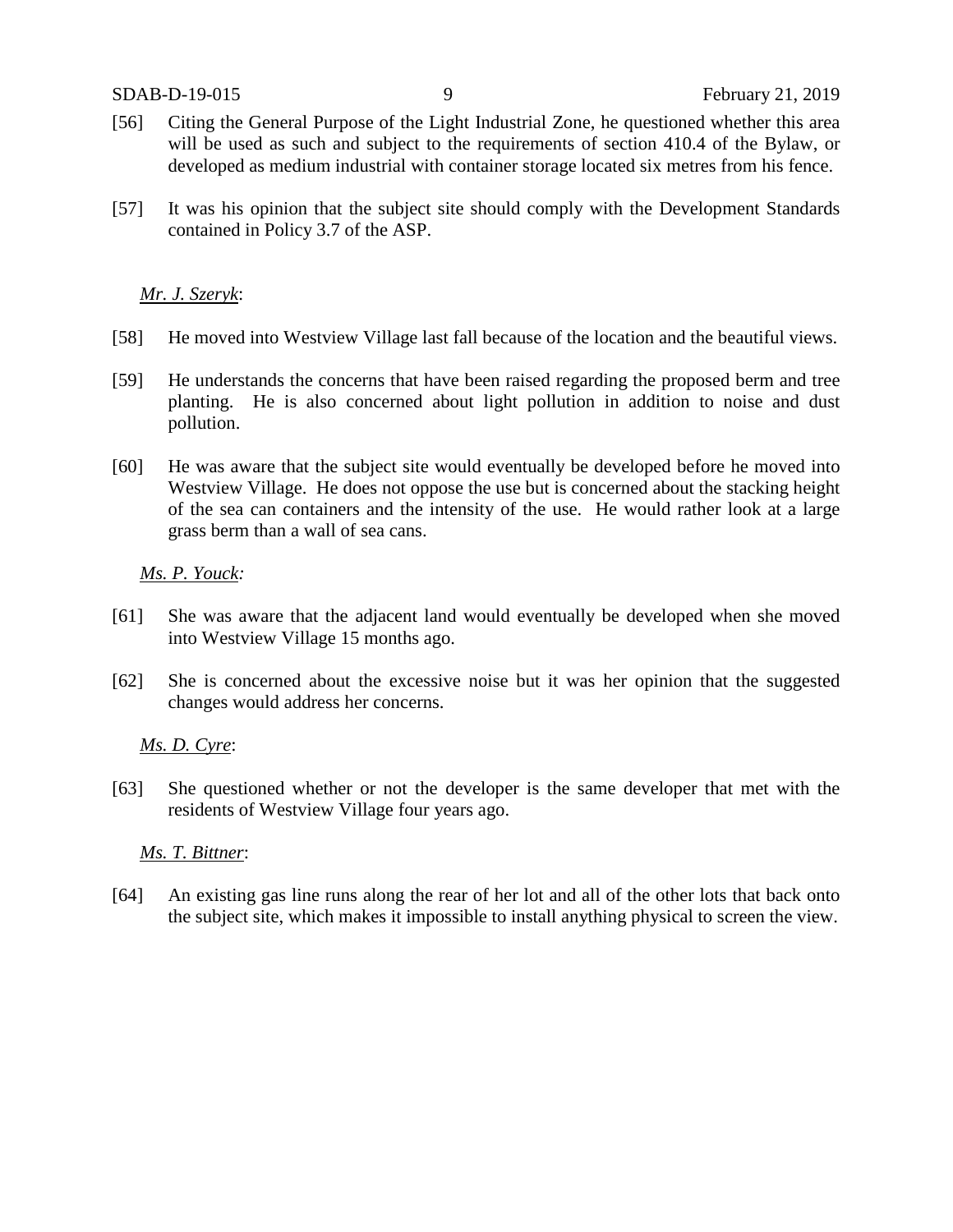## *Mr. M. Clark*:

[65] His lot also backs onto the subject site. He questioned how much closer the containers would be stored to the property line if the stacking height is reduced. If a swale is installed, water runoff may impact his property. He was also concerned about light pollution because City Enforcement has already required the owner to relocate some of the lighting on the site.

#### *Ms. H. Jacobs*:

- [66] She lives some distance away from the subject site but can hear the loud bangs that occur when containers are being moved. She moved into Westview Village in 2012 because of the peaceful quiet location.
	- *vi) Position of the Development Officer, Ms. J. Kim:*
- [67] Ms. Kim did not attend the hearing but provided a written submission that was considered by the Board.
	- *vii) Position of the Respondent, Railroad Runner Container Services, represented by Mr. D. Olund, Mr. J. Hiebert and Mr. A. Renowitzky:*
- [68] Mr. Olund is a retired Professional Engineer and businessman and has operated Railroad Runner Container Services in Winterburn Industrial Park since 2007 from a site located at 107 Avenue and 199 Street. In 2014, the City began to exert pressure on the business because they wanted to improve the views along major corridors. They did not want the business at this location because it was visible from Anthony Henday Drive.
- [69] Because of the anticipated Bylaw changes, he began to look for a new site. The zoning requirements for this site were reviewed and found to accommodate the needs of the business.
- [70] When the site was purchased in 2016, he was aware of the concerns of Westview Village. A letter was sent to Westview Village's owner in Michigan, offering to sell some of the land adjacent to Westview Village to provide additional buffer, but the Respondent never received a response.
- [71] Railroad Runner Container Services simply relocated the business to this site and the land was taken to market because of the resulting drastic increase in taxes.
- [72] Mr. Hiebert, General Manager, thanked everyone for attending and agreed that the community was beautiful.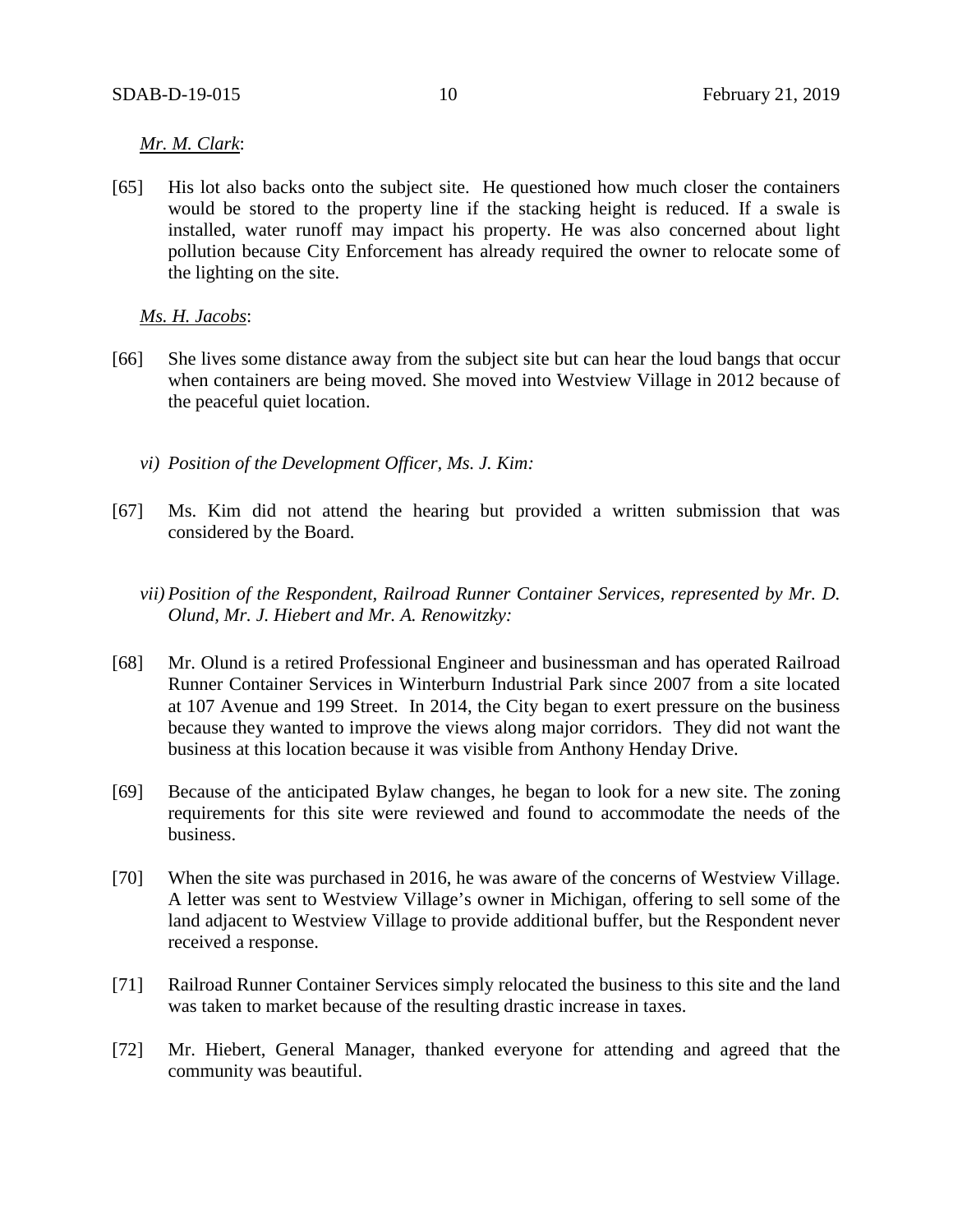- [73] Time cards and emails were submitted to confirm the hours of operation. When the business first relocated to this site, the gates opened at 7:00 a.m. and the last truck was accepted at 3:15 p.m. in order to allow sufficient time for data entry and control before 3:30 p.m. and have the gates closed at 3:30 p.m. There may have been the occasional time when containers had to be moved until 4:00 or 4:30 p.m. but never past 5:00 p.m.
- [74] Over the past year the business hours have changed so that the gates open at 7:00 a.m., the last truck is accepted at 4:15 p.m. and the gates close at 4:30 p.m. The downturn in the economy has eliminated overtime hours. An operator arrives at 6:30 a.m. to start the machinery but it cannot be heard from Westview Village. There has been some heavy equipment activity occurring at the back of the site on Saturdays but it is kept to a minimum in order to comply with the requirements of Bylaw 14600, and between 7:00 a.m. and 5:00 p.m. on weekdays. He could not find any noise policies contained in the ASP.
- [75] Ninety percent of the containers stored on the site are empty.
- [76] The retention pond is required because water must be retained on the site and capable of handling 200-year flood requirements. He noted that the pond in Westview Village is also a retention pond. It was his opinion that the proposed retention pond will not negatively impact the wildlife or birds in this area.
- [77] If the land located to the south of this site and immediately west of Westview Village is developed, a retention pond will be required.
- [78] The business operated on 199 Street for ten years before moving to this site. The truck traffic has actually decreased since moving to this site because there is less highway frontage and the site is less visible.
- [79] They are also concerned about the train traffic. He has personally witnessed the first train passing by at 4:00 a.m. and at ten or fifteen minute intervals all day long. The train noise is much more onerous than the noise generated by the business because the trains run 24 hours per day but the business does not.
- [80] When the containers land at port, the Canada Food Control Board and Safety Board are responsible for ensuring that no contaminated containers enter the country. The Canadian Food Control Board has visited the site, moth boxes were put in the surrounding trees and no results were found. They are currently waiting for the written report that can be shared with the residents of Westview Village to alleviate their concerns. These are the same containers that bring goods to the store shelves, part of the intermodal system.
- [81] Equipment has been vandalized in the past by children who reside in Westview Village but charges were not laid in an attempt to be good neighbours. They want to install a berm and fencing in order to prevent children from accessing the site in the future.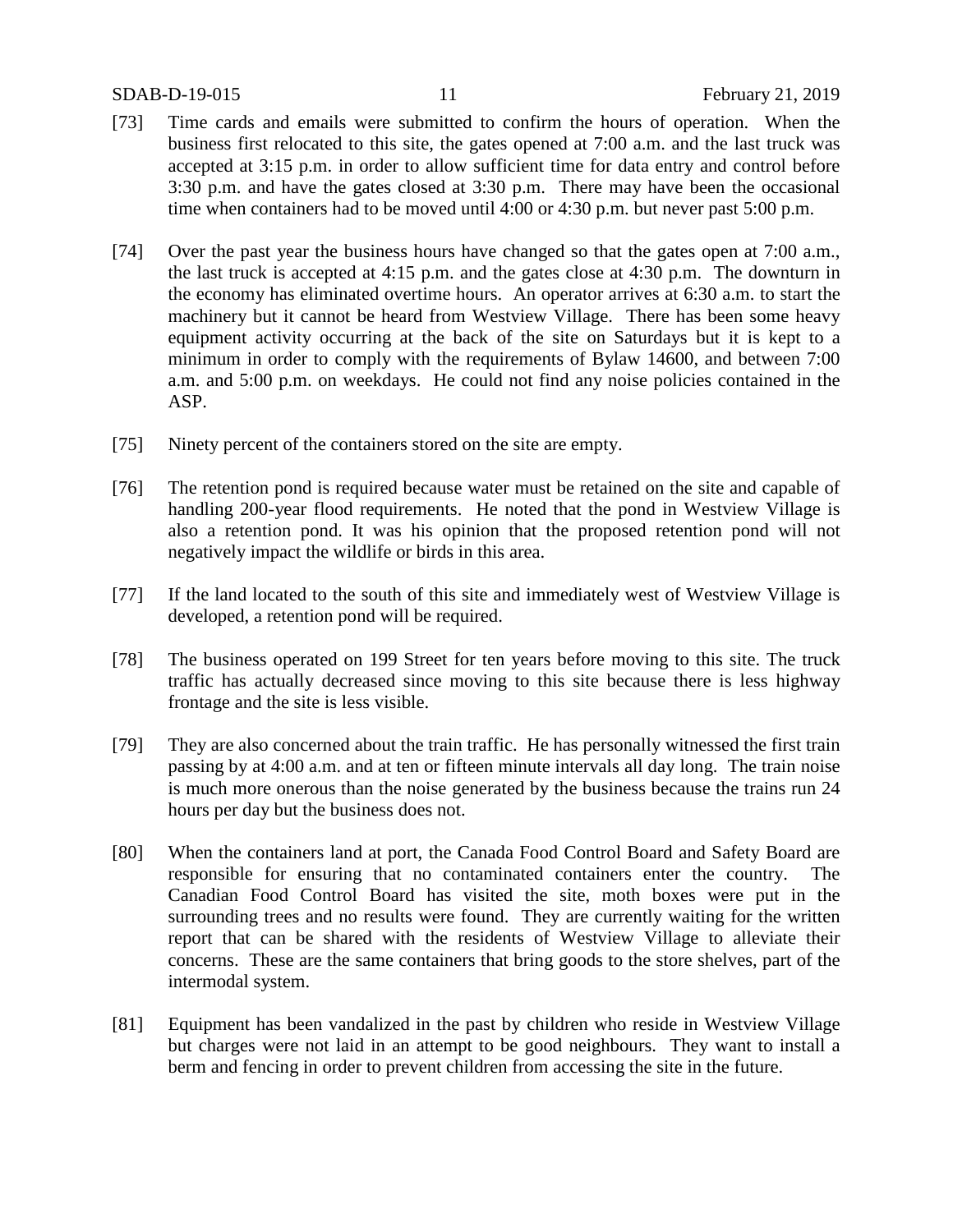- [82] It was their opinion that the recommendations made by Westview Village are positive and relocating the berm and trees from the east side of the property to the south side is a good suggestion. Containers will never be stored there because of the location of the high pressure gas line. The container piles will remain where they are currently located. The back 10 acres will be developed for uses allowed in the IM Zone, but will not be used for container piles. The location of the sea can containers is included on the approved drawings.
- [83] Unfortunately the recommendation to only stack the containers three high is a non-starter because it would result in a 40 percent revenue reduction and is not economically sound. Stacking the containers five high is the required number for the business to be viable, and the height does not exceed the maximum allowable 18 metre height requirement.
- [84] The containers will not be stacked any higher because they need to be piled safely. There is a Safe Piling Procedure that has to be followed. It was acknowledged that there was a wind storm roll the previous year. However, the operator that was responsible has been relieved of his duties because the Safe Piling Procedure was not followed.
- [85] All lights are shut off until 5:00 a.m. when they are turned on for container inspections. One light close to the shop is left on, but it is blocked from Westview Village by the piles of sea can containers.
- [86] The previous owner was the developer that Westview Village met with four years ago.
- [87] There is no one on site during the night or on Saturday or Sunday.
- [88] The location of the berm and swales are indicated on the approved drawings.
- [89] Even though the ASP requires a slatted fence, the Development Officer asked them to remove it from the original plans, perhaps as part of the requirement to plant only coniferous trees closer together.
- [90] Mr. Olund and Mr. Hiebert provided the following information in response to questions from the Board:
	- a) The site cannot be reconfigured to accommodate stacks of only three sea cans because the issue comes down to value per acre. They have to be able to handle a certain number of containers per acre. Their customers are the international shipping lines, including Chinese, Korean, and French shipping lines who pay a daily container storage rate. If the containers cannot be stacked five high, the business will not be economically viable.
	- b) There are at least six other container yards operating in Winterburn. Five high stacking is an industry standard and the height complies with the maximum allowable Height requirement in the IM Zone.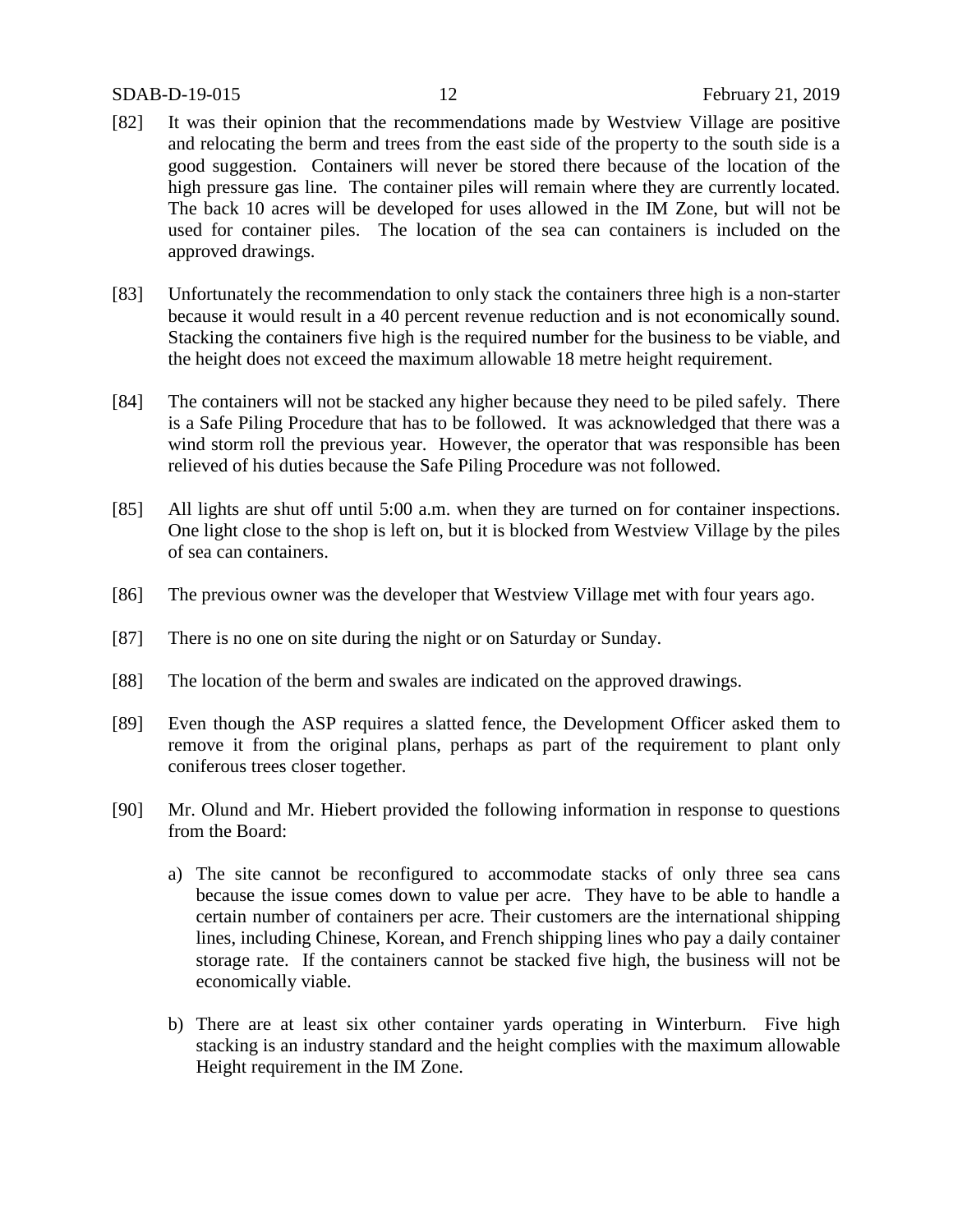- c) Currently the closest container is located 619 feet from the boundary of Westview Village. Reducing the height of the container piles and moving them closer to the Westview site will not address the noise concerns raised by the residents. The banging of containers is the result of an inexperienced operator and has nothing to do with the height of the container piles.
- d) The site was not purchased until 2016. Mr. Olund could not provide any clarification on why the drawings prepared by Stantec were dated May 2014.
- e) This land has been zoned IM Zone for as long as Westview Village has existed.
- f) The aerial photograph dated 2018 was referenced and it was clarified that the current layout of the site is similar. Two piles of containers were moved further west in the fall and there are no containers located east of the line marked at 180 metres.
- g) Ninety percent of the containers are empty. On occasion, containers loaded with scrap metal or grain are stored on site but there are never more than 50 at one time.
- h) It was clarified that "temporary storage" means that containers are only on site on a temporary basis because they come and go continuously from the site. A container yard has to be located close to the CN railhead.
- *v) Rebuttal of the Appellants:*

## **APPELLANT 1**:

- [91] He has worked in the industry for 32 years and does not want this type of business operating in his back yard just as the City does not want this type of business visible along Yellowhead Trail, a major corridor into the City.
- [92] There is no way to eliminate the noise of moving sea can containers because metal on metal creates noise.

## **APPELLANT 2**:

- [93] The Respondent purchased the subject site, which is located adjacent to a residential use and creates a contest between the IM Zone site and the adjacent residential use.
- [94] The proposed development is a Permitted Use at this location but the Winterburn Industrial ASP states:

medium industrial land uses are generally limited to the areas where they will have the least amount of visual impact on surrounding development or are in areas with limited or constrained access. The impact of Medium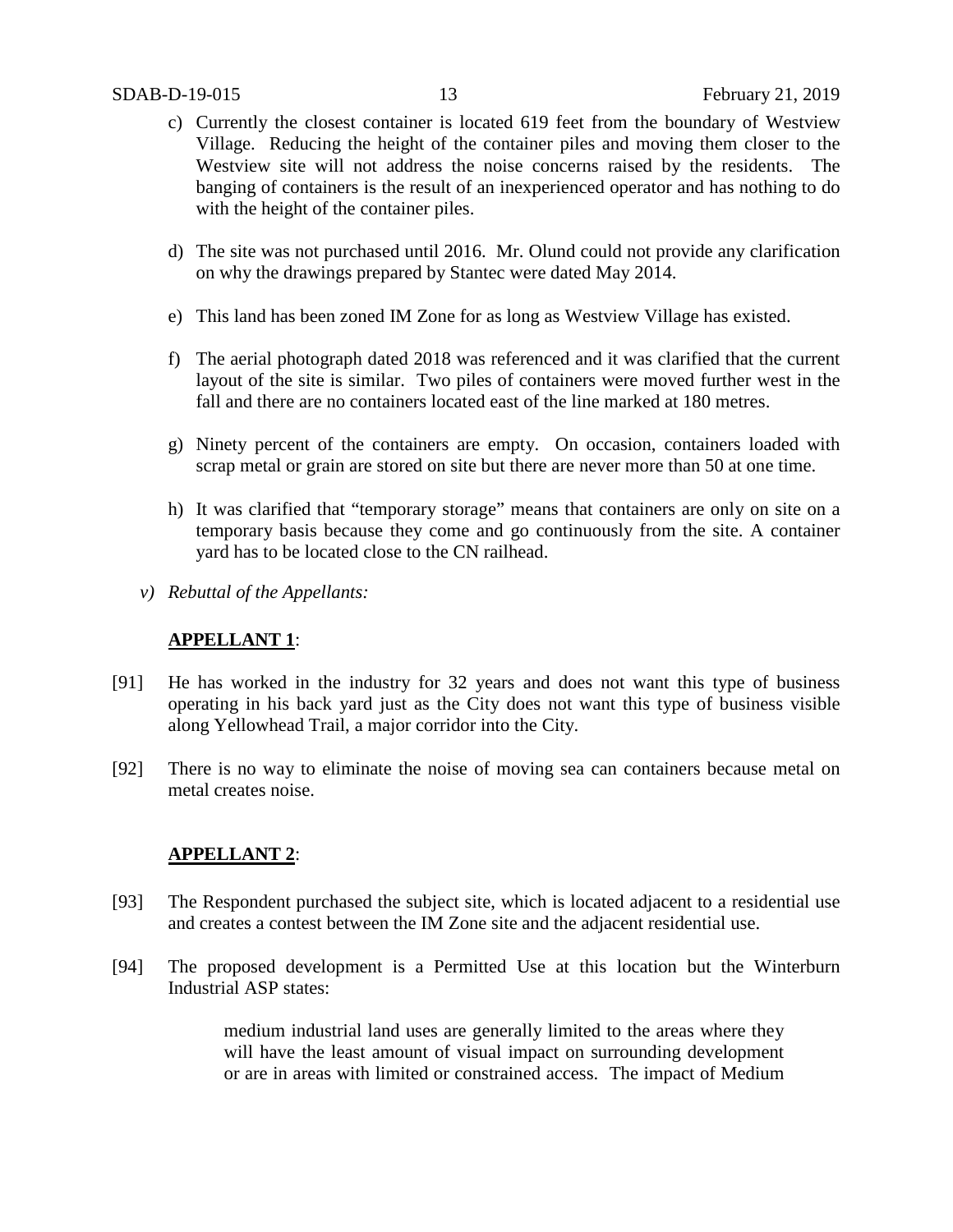Industrial uses is limited to being contained on site. This ASP identifies buffers where transition is needed between land uses.

- [95] An issue arises because noise and light travel, and are not contained to the site.
- [96] Westview Village is happy that the Respondent is prepared to implement some of the suggested conditions. However, these are bare minimums given that most of these requirements are included in the ASP and are required for the issuance of a development permit.
- [97] Relocating trees from the eastern boundary to the southern boundary simply makes sense because Westview Village can provide screening on its own property if required in the future.
- [98] The Respondent has not really made concessions because the changes they are willing to make are required by the ASP.

#### **Decision**

- [99] The appeal is **ALLOWED IN PART** and the decision of the Development Authority is **VARIED**. The development is **GRANTED** as approved by the Development Authority with the following additional conditions:
	- 1. There shall be no noise-generating business-related activity after 7:00 p.m on any day of the week. This condition is in addition to those noise control provisions contained in City Of Edmonton Bylaw 14600 Community Standards Bylaw.
	- 2. Container storage must be located within the area denoted by a dashed line as set out on the stamped approved Site Plan, C-102.
	- 3. The original 165 metre vegetated buffer proposed at the east property line of the subject Site shall be relocated to the south property line in accordance with the diagram noted as Appendix "A" to this decision.
	- 4. Frequency of planting at this south boundary shall be one tree per 4.5 metres in accordance with the diagram noted as Appendix "A" to this decision.
	- 5. The minimum vegetated screening buffer, as indicated on the diagram noted as Appendix "A" to this decision, shall be comprised of a 2.4 metre high trees spaced at a minimum distance of 4.5 metres.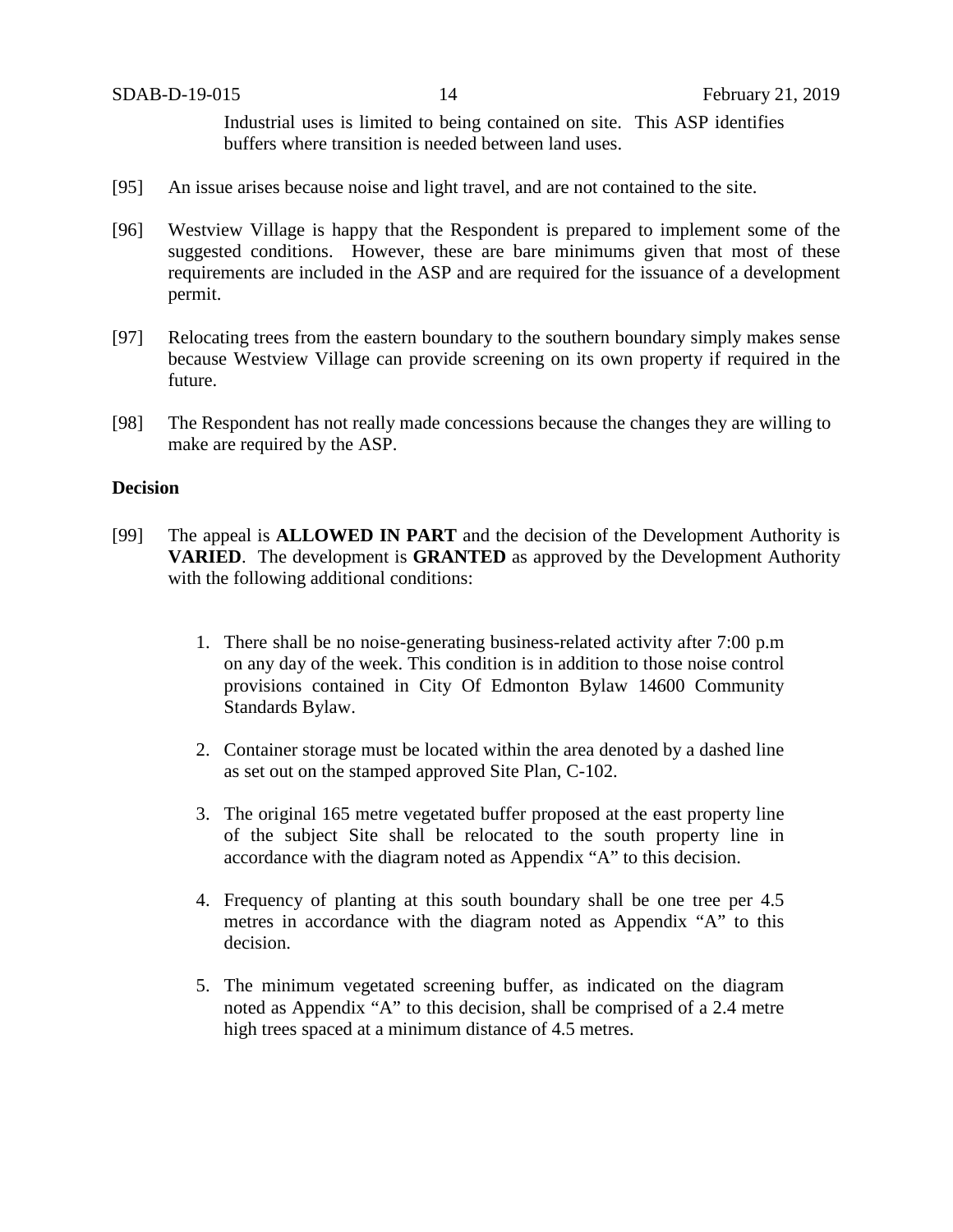- 6. Screening along the east property line of the subject Site shall be erected where indicated on the diagram noted as Appendix "A" to this decision and must consist of:
	- a) Vinyl privacy strips to be installed in the existing chain link fence; OR
	- b) A new 1.8 metre tall chain link fence shall be installed with vinyl privacy strips
- [100] In granting the development, the following variance to the *Edmonton Zoning Bylaw 12800* is allowed:
	- 1) The proportion of deciduous to coniferous trees and shrubs is 0:100, instead of 50:50 per section 55.3(c).

#### **Reasons for Decision**

- [101] A General Industrial Use is a Permitted Use in the Medium Industrial Zone ("IM Zone").
- [102] The only variance required is a landscaping requirement with respect to the proportion of coniferous trees to deciduous trees, pursuant to Section 55 of the *Edmonton Zoning Bylaw 12800* (the "Bylaw").
- [103] The majority of evidence provided to the Board was not related to the variance that was granted, but rather addressed the underlying principles of the Winterburn Industrial Area Structure Plan (the "ASP") as well as Section 57.1(2) of the Bylaw.
- [104] Given that no concerns were raised regarding the variance in question, the board finds that granting this variance would not unduly interfere with the amenities of the neighbourhood, nor materially interfere with or affect the use, enjoyment or value of neighbouring parcels of land.
- [105] When rendering a decision, the Board must comply with any applicable statutory plans  $(s. 687(3)(a.2)$  of the *MGA*). The ASP is such a statutory plan and the Board was presented with evidence that suggested the proposed development was in conflict with the ASP.
- [106] The ASP provides a framework for development and sets standards for land use and servicing in the area:

Medium Industrial land uses are generally limited to the areas where they will have the least amount of visual impact on surrounding development or are in areas with limited or constrained access. The impact of Medium Industrial uses is limited to being contained onsite. This ASP identifies buffers where transition is needed between land uses.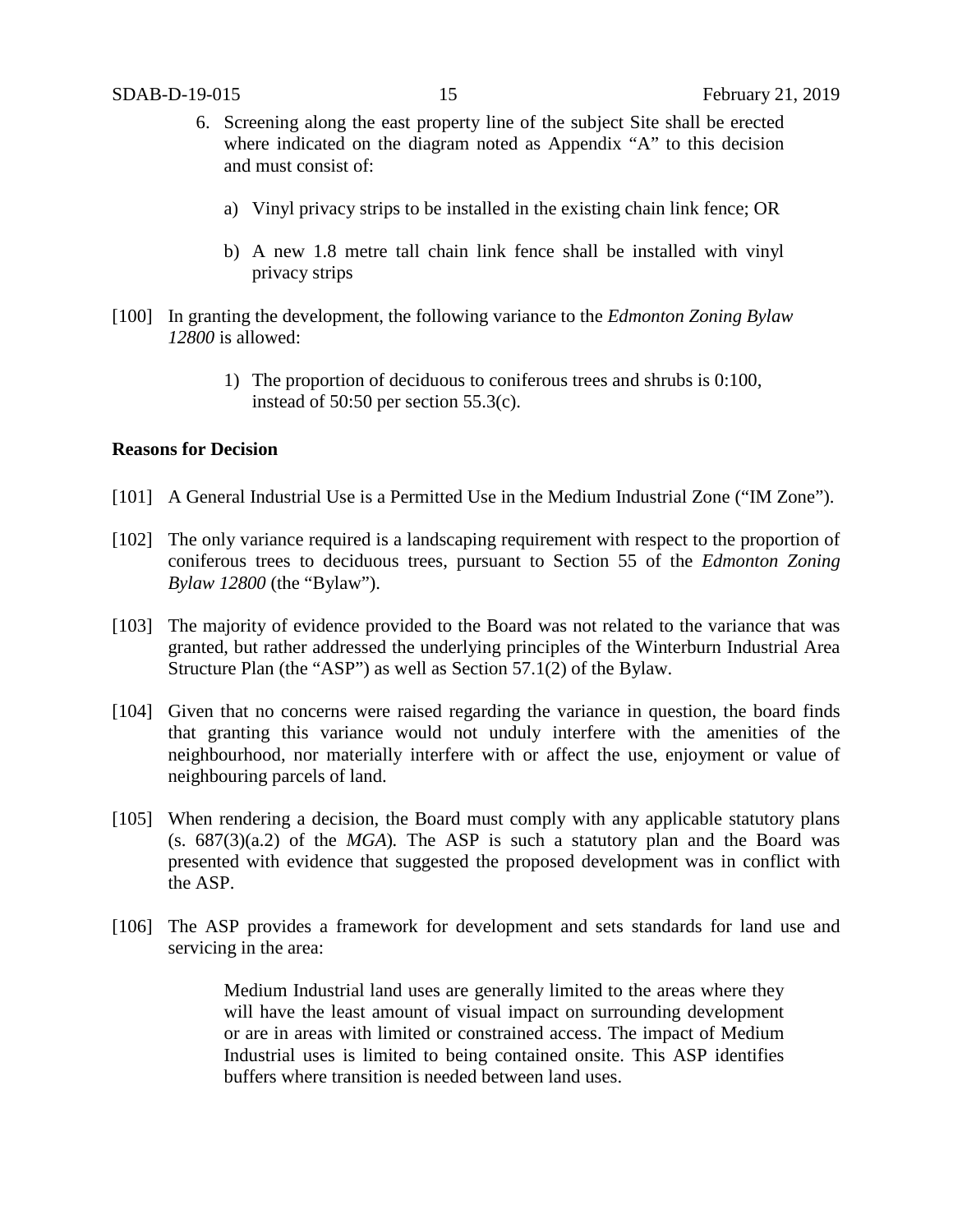[107] Section 57.1(2) of the Bylaw states:

- **1. Any Temporary Storage Use shall be screened from view from** any public roadway other than a Lane, and from **adjacent Sites, by building walls, freestanding walls, landscape materials, berms, wood Fences or a combination of these.** [Emphasis added]
- 2. Except for landscape materials, screening materials shall have a maximum height of 3.7 metres.
- [108] The Appellants suggested that additional conditions could be placed on the development permit to satisfy the requirements of the ASP, as well as many of the concerns raised by the residents of Westview Village. The suggested additional conditions included:
	- a) Shifting the 165 metre vegetative landscaped buffer from the east boundary to the south boundary of the subject site as indicated on the Proposed Concept Drawing dated January 31, 2019.
	- b) The addition of vinyl strips to the fencing adjacent to Westview Village to provide a visual buffer, or the installation of a new 1.8 metre chain link fence with vinyl slats in the buffer area within the subject site.
	- c) The stacking of containers in closer proximity to the property line (up to 500 feet instead of 590 feet) provided that the height of the stacks is limited to three shipping containers tall. This has the potential to both limit the visual impacts as well as reduce noise travel.
	- d) Limit the times when shipping containers can be moved to between 8:00 a.m. and 5:00 p.m., Monday to Friday and no holidays.
	- e) No noise-generating activity is permitted on the site after 7:00 p.m.
- [109] The Respondent agreed that most of the suggested conditions could be met and would result in a more balanced co-existence between the proposed development and the residents of Westview Village. However, the suggested condition limiting the height of the container stacks to three sea cans is not feasible because it is not in keeping with the industry standard height of five sea cans and is therefore not economically viable for this business.
- [110] The purpose of this Board is, at times, to balance the competing interests of adjacent property owners. Given that the Respondent agreed to all of the landscape reconfigurations proposed by the Appellants, the Board finds that imposing these reconfigurations as additional conditions to the permit to be reasonable.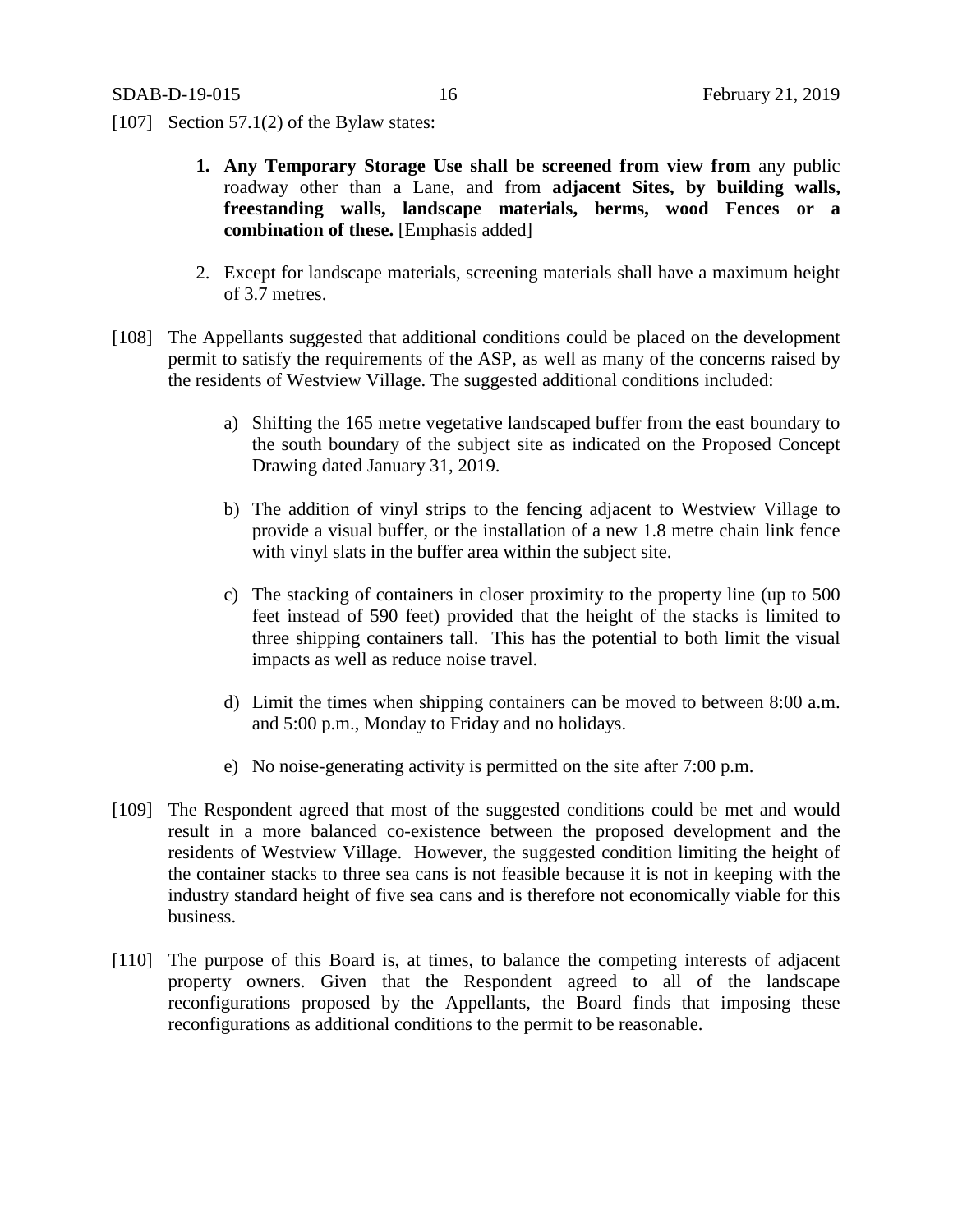- [111] The Board was succinctly provided with these configurations in the form of a site plan concept prepared by Al-Terra Engineering. The Board has adopted that site plan as an Appendix to this decision for the purposes of providing clarity regarding the landscape reconfiguration conditions imposed by this decision.
- [112] In addition, the Board heard evidence from all parties that imposing additional noiserelated conditions on the Respondent's operations would balance the residents' interests with the commercial interests of the Respondent. The Board finds that imposing limits on noise generation to be reasonable.
- [113] However, the Board finds that imposing a limit on the height of the container stacks to be an unreasonable condition to impose on the permit for the following reasons:
	- a) The containers are located 180 metres from the closest corner of the Westview Village site.
	- b) The additional buffers and screening arising from the landscape reconfiguration will help to address any visual and noise impacts.
	- c) The stacking of sea can containers five high is an industry standard and complies with the maximum allowable height requirement for structures in the IM Zone.
	- d) All of the activities occurring on the subject site are generally permitted in the IM Zone and the Respondent has a right, subject to the ASP, to conduct business in a reasonable fashion on their land.
	- e) The Respondent provided evidence that no noise-generating business related activity occurs on site prior to 7:00 a.m. or after 5:00 p.m., which complies with the requirements of Bylaw 14600, the *Community Standards Bylaw*. This, coupled with the additional restriction on noise generation noted at paragraph 112 above, should sufficiently balance the competing interests of the neighbours in question.
- [114] Based on the foregoing, the Board finds that the proposed development with the additional conditions imposed strikes an appropriate balance between the rights of the property owners of the subject site and the rights of adjacent landowners. The development will now comply with the requirements of the Winterburn Industrial Area Structure Plan pursuant to the *MGA.* This compliance is a pre-requisite notwithstanding that we are dealing with a permitted use.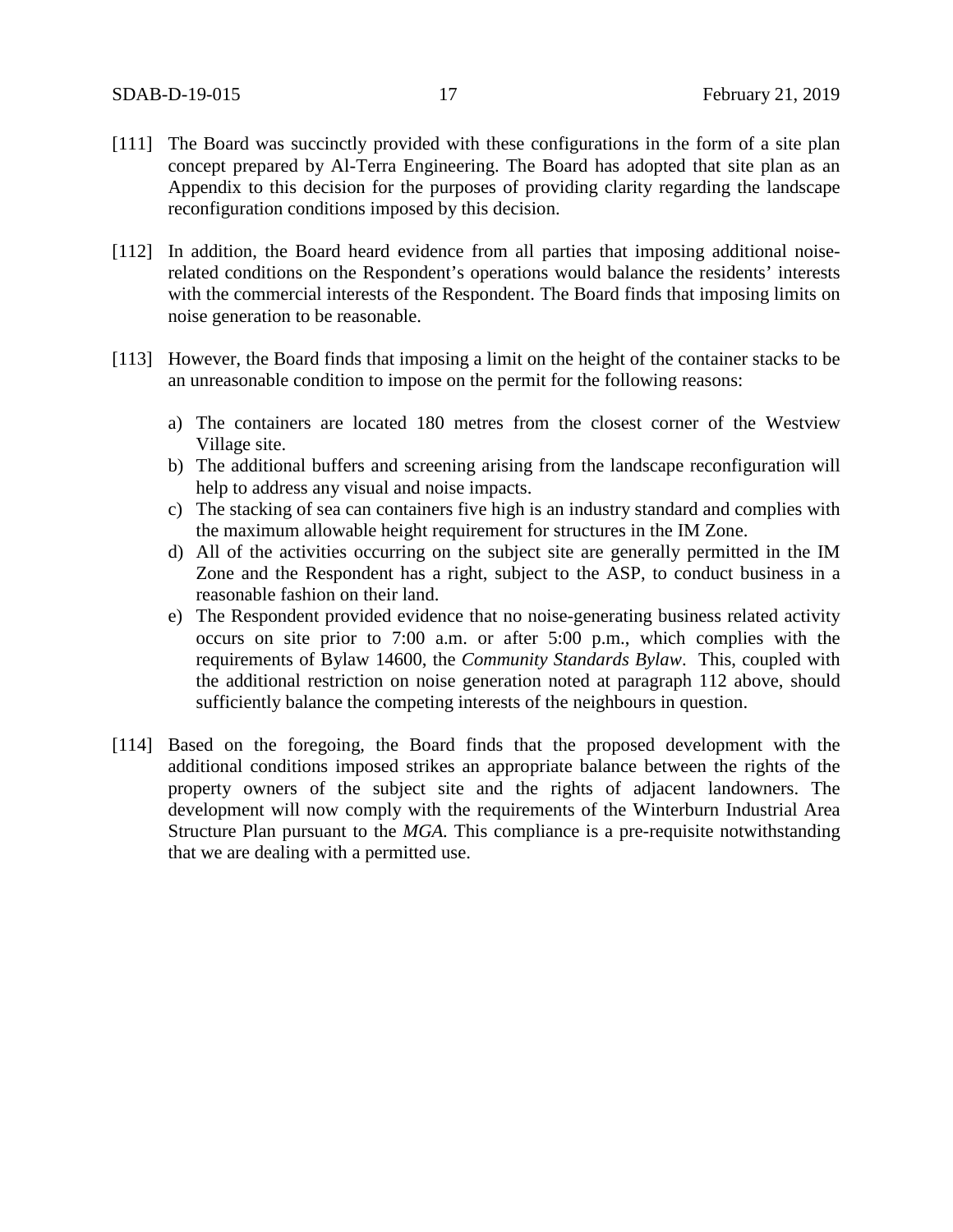[115] With respect to the variance in question, the proposed development will not unduly interfere with the amenities of the neighbourhood nor materially interfere with or affect the use, enjoyment or value of neighbouring parcels of land.

 $247-1$ 

Mr. R. Handa, Presiding Officer Subdivision and Development Appeal Board

Board Members in Attendance: Mr. W. Tuttle; Mr. L. Pratt; Mr. J. Wall

Enclosure: Appendix A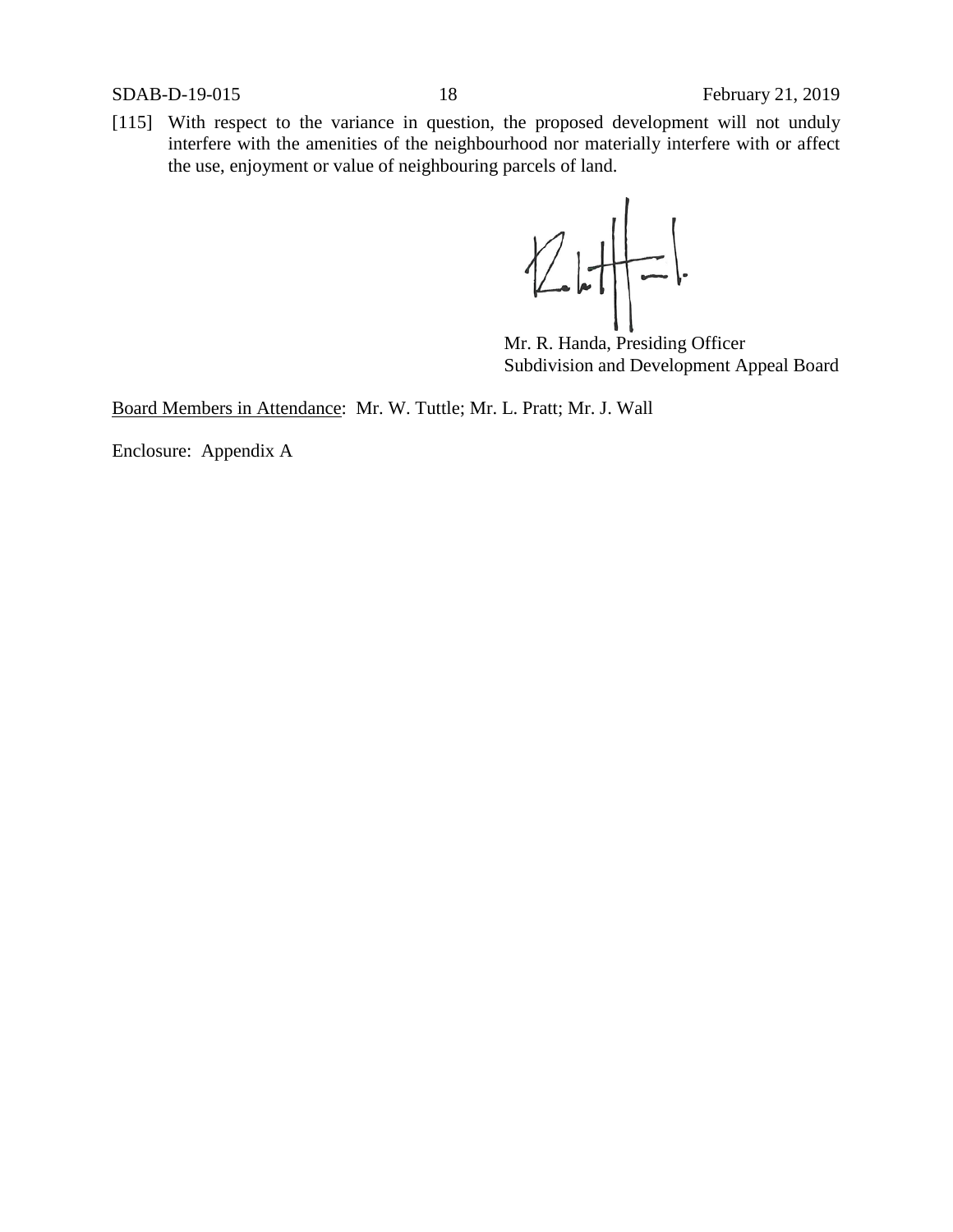

Note: All Dimensions shown herein are